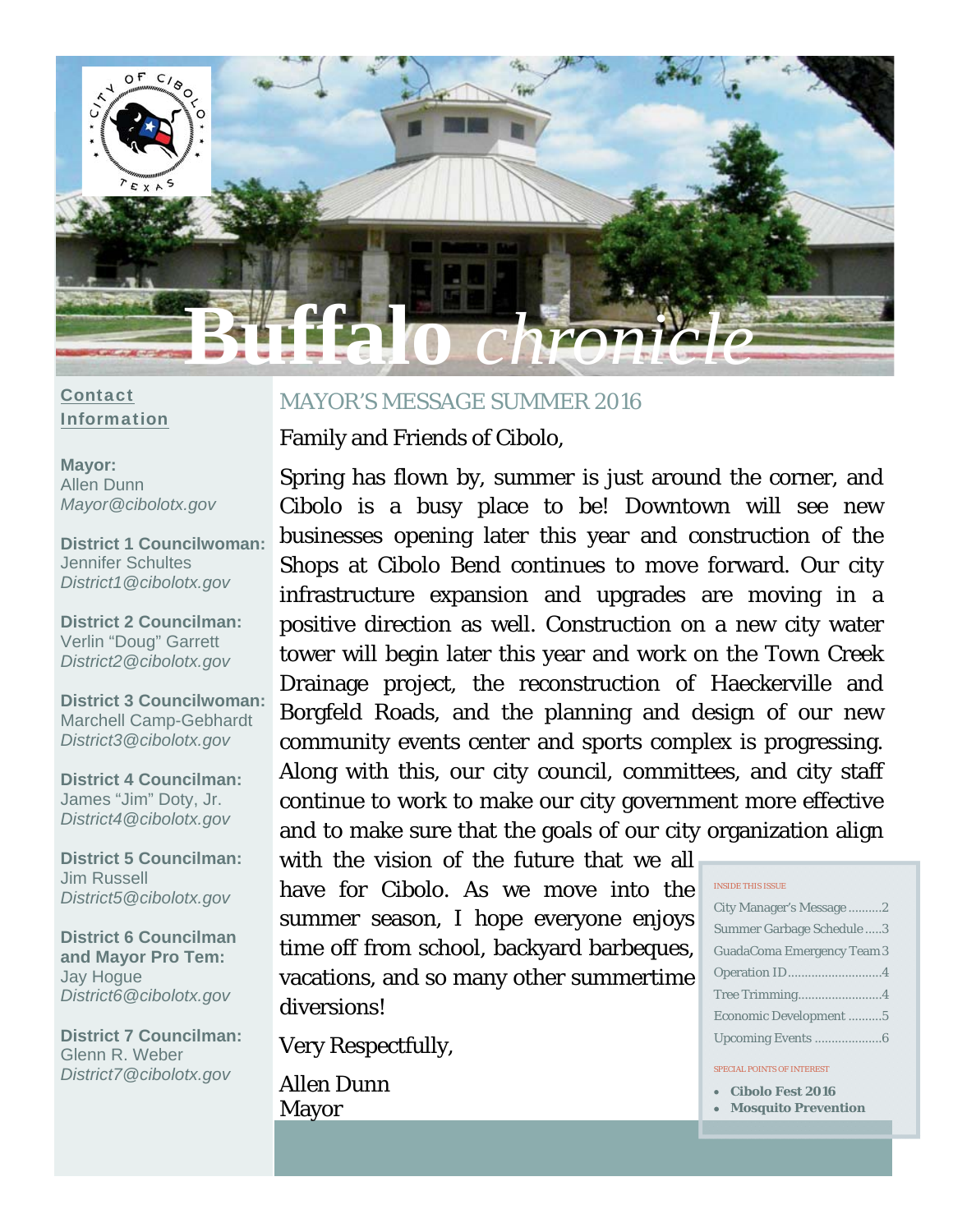## **City Manager's Message—Summer 2016**

Cibolo is a city that is only fifty years old, and even within that timeframe, it has only started experiencing strong growth trends within the past ten years. The population chart below demonstrates some of the changes related to growth within the city over the last five years and what we project our population to be in the next five years and possibly thereafter.



Annual calculations since October 1, 2010 provide detail projections on new home permits, active utility accounts, annexations and a Census based average household size of 3.2.

From 2000 to 2010, our community grew by an annual average of 1,655 new residents. Conservative estimates for 2015 through 2020 are calculated with an annual growth rate of 1,400 residents.

In an effort to help address, manage, and plan for the future growth of the city, the City Council allocated funds within this year's budget to upgrade the City's Comprehensive Master Plan. Additionally, a Strategic Development Plan and an FM 78 Corridor Study were also funded in conjunction with the Cibolo Economic Development Corporation. These reports will be available to view on the City of Cibolo website (www.cibolotx.gov) later in 2016.

It is also important to note, the City of Cibolo remains one of the safest cities in the area and the state. Cibolo has been recognized for its low crime rate and safety measures the last two years in two separate and independent studies. In 2015, Value Penguin ranked Cibolo #7 on its list of 2015 Safest Places in Texas for cities with populations between 20,000 -50,000. In 2016, NeighborhoodScout placed Cibolo at #96 in their Top 100 Safest Cities in the United States with 25,000 or more people.

Thank you,

Robert T. Herren

Robert T. Herrera City Manager

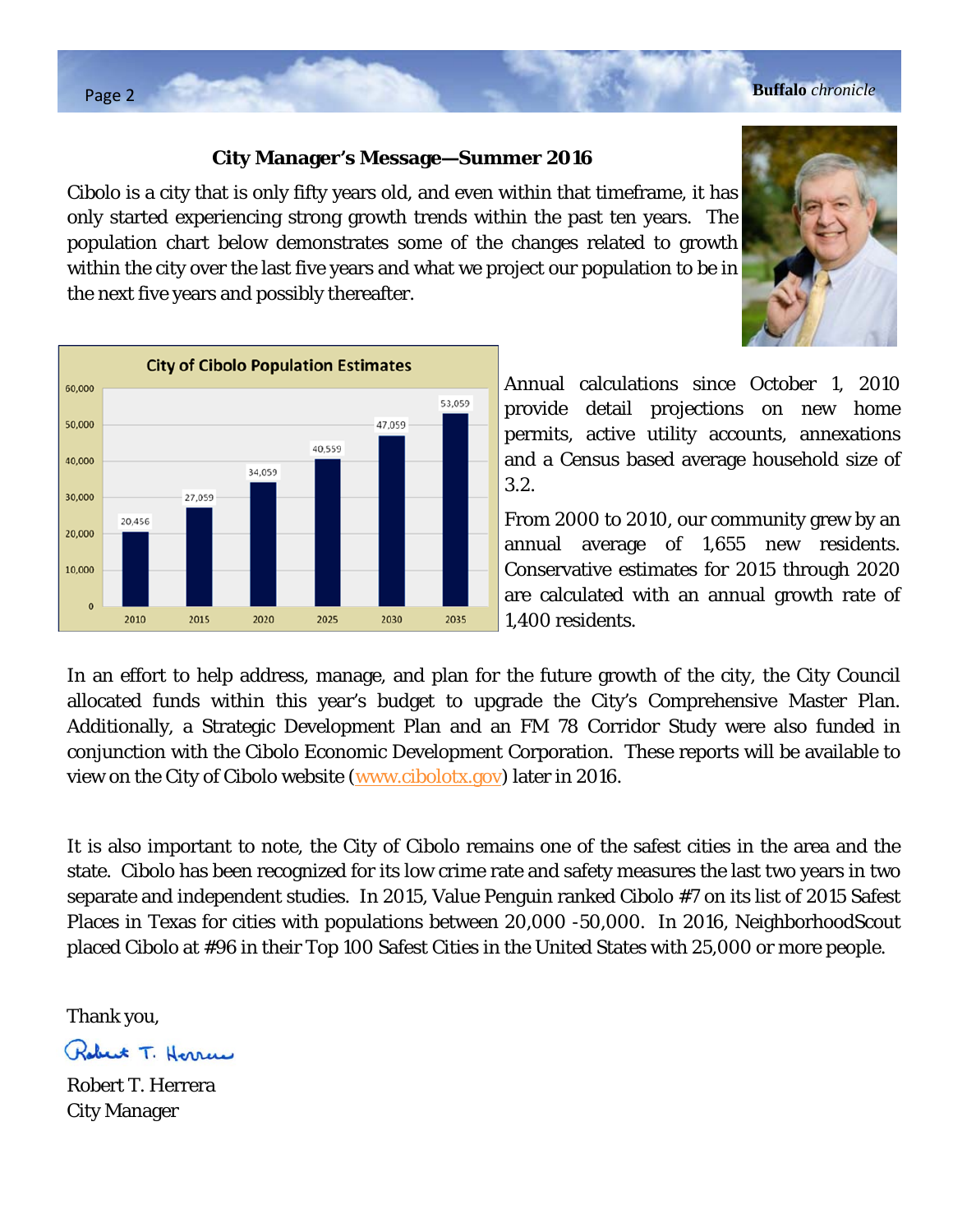# **Summer Garbage Schedule**

Starting June 3, 2016 Twice a Week Pick-up will begin and go through October 1, 2016.



If your regular garbage day is Tuesday you will have an additional pick-up for your GARBAGE ONLY on FRIDAY.

If your regular garbage day is Wednesday you will have an additional pick-up for your GARBAGE ONLY on SATURDAY.



Cibolo is a member of the GuadaComa Emergency Response Team which consists of the Cities of Cibolo, New Braunfels, Schertz, Seguin, and Selma. Thursday, May 12, 2016 hazardous materials readiness exercise was dispatched which involved movement of the various agencies to a specific location. Cibolo hosted May's readiness exercises.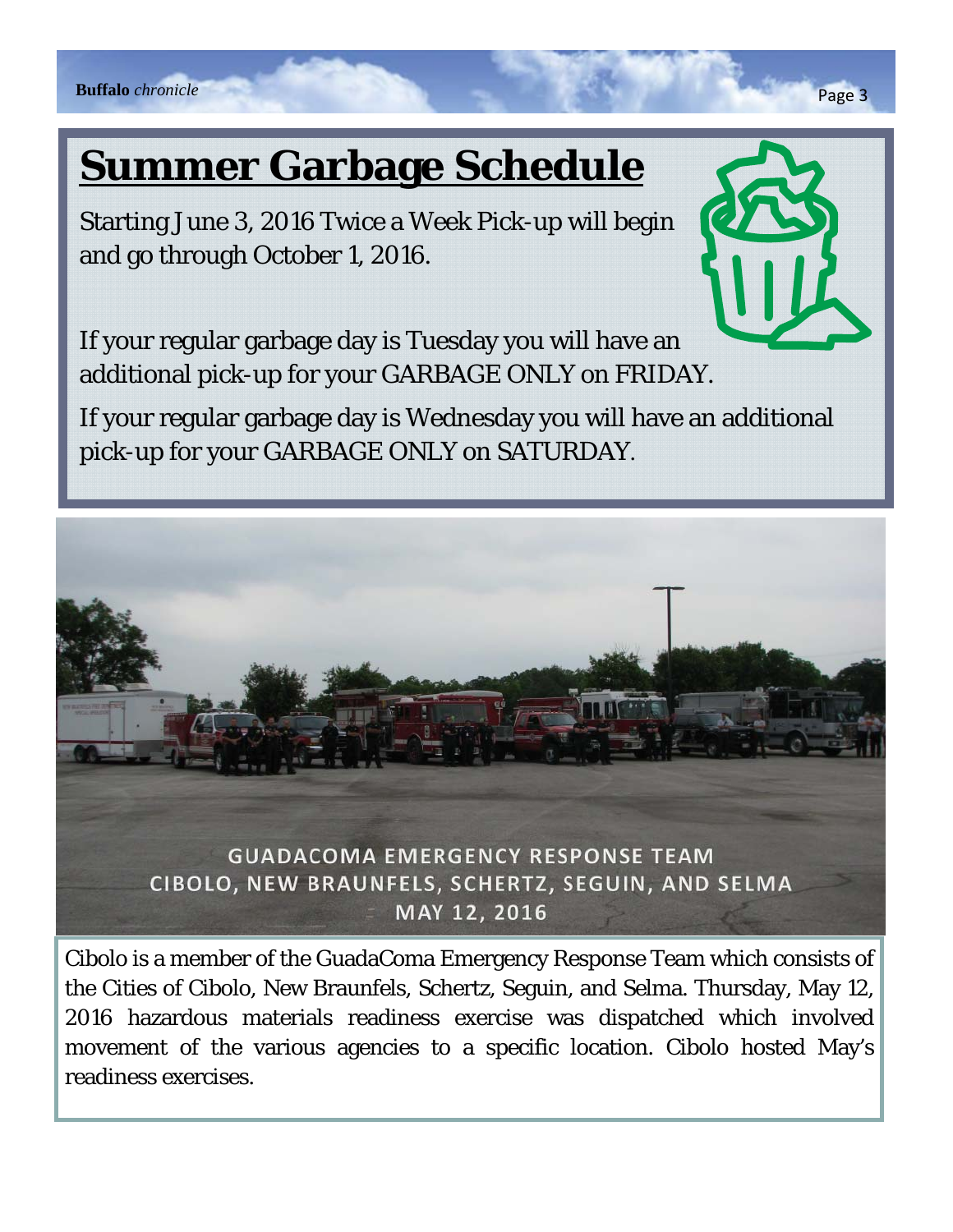POLICE LINE DO NOT CROSS POLICE LINE DO NOT CROSS POLICE LINE DO NOT CROSS POLICE .<br>POLICE LINE DO NOT CROSS POLICE LINE DO NOT CROSS POLICE LINE DO NOT CROSS POLICE . **THE DESIGNATION** When: Tuesday, June 14 2-4pm Saturday, June 18 2-4pm Come and go as you please. **Where: Cibolo City Hall Parking Lot** (behind City Hall) Who: All Cibolo residents. **What: Operation Identification** (Operation ID) is a nationally

**Collage Of** 

recognized burglary prevention program in which citizens make an inventory of their property and permanently mark their valuables with an identification number, preferably a Texas Driver's License or ID number.

**THE BURGE OF STRAIGHT OF THE DISC SCIENCE FINE DI** Cost: Free

PERATION

-f **Cibolo PD Operation ID** 

(210)659-1999



# **Tree Trimming**

With summer upon us, trees are growing fast and it is the homeowner's responsibility to keep them trimmed and maintained in a manner that allows for the safe vehicles.

Requirements for proper height or distance from the city right-of-way are as follows:

passage of pedestrians and<br>vehicles.<br>
Requirements for proper height or<br>distance from the city right-of-way<br>are as follows:<br>
The minimum clearance of any<br>portion of a tree overhanging a<br>public street's right-of-way<br>shall b The minimum clearance of any portion of a tree overhanging a public street's right-of-way shall be fourteen (14) feet, and overhanging a public sidewalk shall be eight (8) feet.

The maintenance of trees is vital to reduce damage to school buses, city vehicles such as Fire trucks and street sweepers, as well as private vehicles such as travel trailers and RVs.

The City will still provide chipping service for tree trimmings, free of charge. The day for this service depends on what part of the city you live in. North of Borgfeld Rd. will be the first Tuesday of the month. Anyone living South of Borgfeld Rd. will be the last Tuesday of the month. Visit us at www.cibolotx.gov to get specifications and to be put on the chipper list.

# **CIBOLOFEST – October 2016**

Cibolo Residents interested in being a vendor for CIBOLOFEST 2016? Please contact Peggy Cimics at 210-566-6111 / pcimics@cibolotx.gov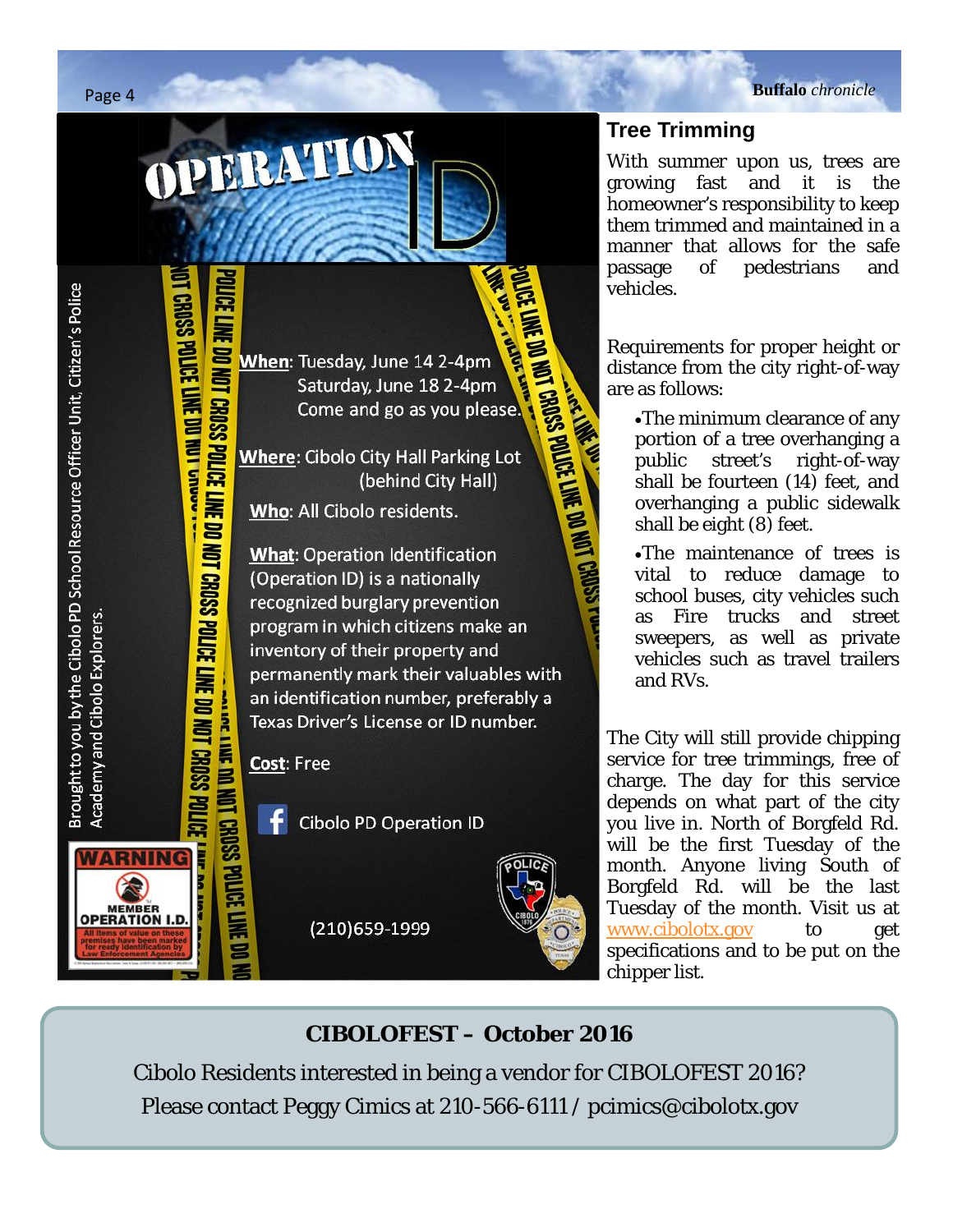## Mosquito Control

With a very wet spring and summer upon us, it is time to think about preventing those annoying mosquito bites that are sure to ruin a fantastic outdoor barbeque! With our recent rains, there is sure to be standing water around our city that will be havens for mosquitoes to lay eggs.

The City places mosquito control briquettes in standing water and drainage ways of City owned and maintained properties. Individuals are responsible for their own private property and can purchase briquettes at a variety of home improvement centers and other supercenters.

### *When it comes to prevention, remember the 3D's:*

**Drain** - Problems are likely to come from water filled containers. All mosquitoes require water to breed. Be sure to drain standing water around your house.

**Dress** - Wear light colors, loose-fitting clothing, and when possible long sleeves and pants.

**Defend** - Choose a repellent that has been registered with the EPA. These have been reviewed, approved and pose minimal risk for humans when used as directed.





## **Economic Development Update**

Cibolo's first major retail development project, Wal-Mart Super Center began construction in late July 2014 and opened in January of 2016. This construction spurred a lot of activity in the same general area. Across the street, Wells Fargo opened a full-service bank in October of 2015. In the same general area, CVS Pharmacy opened for business in September 2015. Cibolo Marketplace, a new 20,000 square foot facility which broke ground in the summer of 2014 is now fully leased and hosts stores such as Dutch Boy Cleaners, Little Caesar's Pizza, Subway, K Nails and Spa, Supercuts, Triangle Pharmacy Solutions, Insight Eye Care, Marbella Dentistry, Embrace Orthodontics, AT&T and Fast Tex Urgent Care. Additionally, the Shops at Cibolo Bend broke ground on a 50,000 square foot retail center project in the Spring of 2015 and will host stores such as Petco, Goodwill, Orange Leaf, Marco Pizza, Ideal Dental, GNC and others. HEB, a major Texas grocery store has also announced that they will be introducing a new 70,000 square foot grocery store in the future.

Along FM 1103, further development is occurring. Autozone opened a retail store in December 2015. Additionally, near Green Valley Road, a retail center is under design. Sonic Drive-In has announced a second location in that area as well. McGarrell Orthodontics and Brighter Futures Learning Center are also planning to open locations along FM 1103. Numerous real estate developers have various sites under contract at the intersection of FM 1103 and Green Valley Road.

Along with growth in new retail sectors, Cibolo's downtown area is also experiencing revitalization. Old Main Street Ice House opened for business in the fall of 2015. Noble Business Group is expanding their office space downtown. And The Shops at the Mill, in the old downtown lumber mill, will house an art studio, an ice cream parlor and a boutique.

While our industrial markets are experiencing some downturn in the oil and gas economy, we continue to see growth in our industrial park. We recently recruited Well Control Concepts and they have purchased and moved into our industrial park as of February 2016. Five Stone Brewery is expanding and relocating within the City. There is also interest in development of a future industrial park in the southern part of the City.